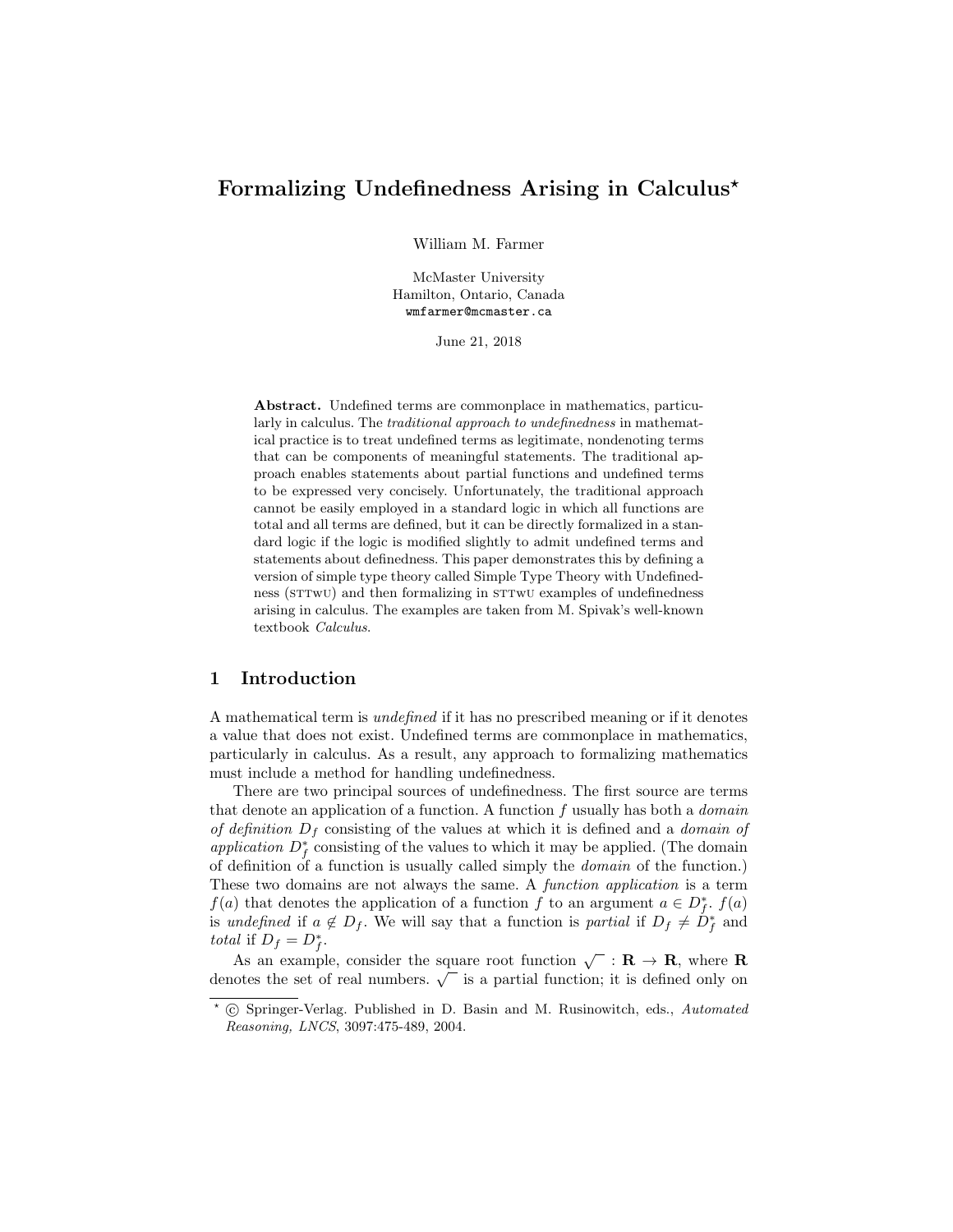the nonnegative real numbers, but it can be applied to negative real numbers as well. That is,  $D_{\sqrt{\ } } = \{x \in \mathbf{R} \mid 0 \leq x\}$  and  $D_{\sqrt{\ } }^* = \mathbf{R}$ . Hence, a statement like

$$
\forall x : \mathbf{R} \cdot 0 \le x \Rightarrow (\sqrt{x})^2 = x
$$

makes perfectly good sense even though  $\sqrt{x}$  is undefined when  $x < 0$ .

The second source of undefinedness are terms that are intended to uniquely describe a value. A *definite description* is a term t of the form "the x that has the property  $P$ ". t is *undefined* if there is no unique x (i.e., none or more than one) that has property P. Definite descriptions are quite common in mathematics but often occur in a disguised form. For example, "the limit of  $\sin \frac{1}{x}$  as x approaches 0" is a definite description—which is undefined since the limit does not exist.

There is a *traditional approach to undefinedness* that is widely practiced in mathematics and even taught to some extent to students in high school. This approach treats undefined terms as legitimate, nondenoting terms that can be components of meaningful statements. The traditional approach is based on three principles:

- 1. Atomic terms (i.e., variables and constants) are always defined—they always denote something.
- 2. Compound terms may be undefined. A function application  $f(a)$  is undefined if f is undefined, a is undefined, or  $a \notin D_f$ . A definite description "the x that has property  $P^{\prime\prime}$  is undefined if there is no x that has property P or there is more than one  $x$  that has property  $P$ .
- 3. Formulas are always true or false, and hence, are always defined. To ensure the definedness of formulas, a function application  $p(a)$  formed by applying a predicate  $p$  to an argument  $a$  is *false* if  $p$  is undefined,  $a$  is undefined, or  $a \notin D_p$ .

Formalizing the traditional approach to undefinedness is problematic. The traditional approach works smoothly in informal mathematics, but it cannot be easily employed in mathematics formalized in standard logics like first-order logic or simple type theory. This is due to the fact that in a standard logic all functions are total and all terms denote some value. As a result, in a standard logic partial functions must be represented by total functions and undefined terms must be given a value.

The mathematics formalizer has basically three choices for how to formalize undefinedness. The first choice is to formalize partial functions and undefined terms in a standard logic. There are various methods by which this can be done (see [8, 21]). Each of these methods, however, has the disadvantage that it is a significant departure from the traditional approach. This means in practice that a concise informal mathematical statement S involving partial functions or undefinedness is often represented by a verbose formal mathematical statement  $S'$ in which unstated, but implicit, definedness assumptions within  $S$  are explicitly represented.

The second choice is to select or develop a three-valued logic in which the traditional approach can be formalized. Such a logic would admit both undefined terms and undefined formulas. The logic needs to be three valued since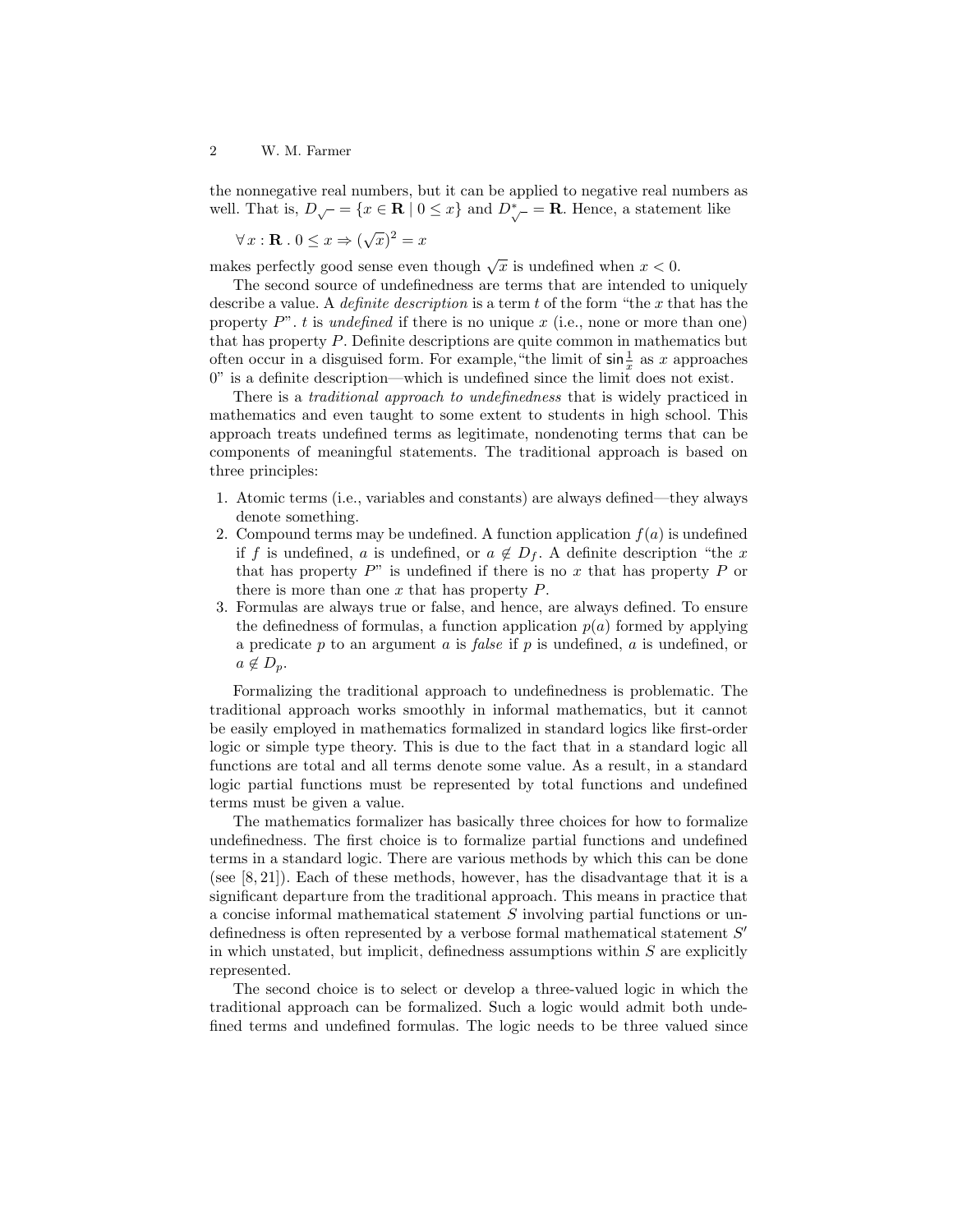formulas can be undefined as well as true and false. For example, M. Kerber and M. Kohlhase propose in [19] a three-valued version of many-sorted first-order logic that is intended to support the traditional approach to undefinedness. A three-valued logic of this kind provides a very flexible basis for formalizing and reasoning about undefinedness. However, it is nevertheless a significant departure from the traditional approach: it is very unusual in mathematical practice to use truth values beyond true and false. Moreover, the presence of a third truth value makes the logic more complicated to use and implement.

It is possible to directly formalize the traditional approach in a standard logic if the logic is modified slightly to admit undefined terms and statements about definedness but not undefined formulas (see [11]). The resulting logic remains two-valued and can be viewed as a more convenient version of the original standard logic. Let us call a logic of this kind a logic with undefinedness. As far as we know, the first example of a logic with undefinedness is a version of first-order logic presented by R. Schock in [23]. Other logics with undefinedness have been derived from first-order logic  $[3-6, 15, 18, 20, 22, 26, 27]$ , simple type theory  $[8-10]$ , and set theory  $[12, 15]$ .

The third choice is to select or develop an appropriate logic with undefinedness. Using a logic with undefinedness to formalize the traditional approach has two advantages and one disadvantage. The first advantage is that the use of the traditional approach in informal mathematics can be preserved in the formalized mathematics. This helps keep the formalized mathematics close to the informal mathematics in form and meaning. The second advantage is that assumptions about the definedness of terms and functions often do not have to be made explicit. This helps keep the formalized mathematics concise. The disadvantage, of course, is that one is committed to using a nonstandard logic that is based on (slightly) different principles and requires different techniques for implementation.

This disadvantage is not as bad as one might think. By virtue of directly formalizing the traditional method, a logic with undefinedness is closer to traditional mathematical practice than the corresponding standard logic in which all functions are total and all terms are defined. Hence, logics with undefinedness are more practice-oriented than standard logics. Moreover, the logic LUTINS  $[10]$ , a logic with undefinedness derived from simple type theory, is the basis for the imps theorem proving system [16, 17]. imps has been used to prove hundreds of theorems in traditional mathematics, especially in mathematical analysis. Most of these theorems involve undefinedness in some manner. The techniques used to implement lutins in imps have been thoroughly tested and can be applied to the implementation of other logics with undefinedness.

Even though LUTINS has been successfully implemented in IMPS and has proven to be highly effective for mechanizing traditional mathematics, there is still a great deal of scepticism and misunderstanding concerning logics with undefinedness. The goal of this paper is to try to dispel some of this scepticism and misunderstanding by illustrating how undefinedness arising in calculus can be directly formalized in a very simple higher-order logic called Simple Type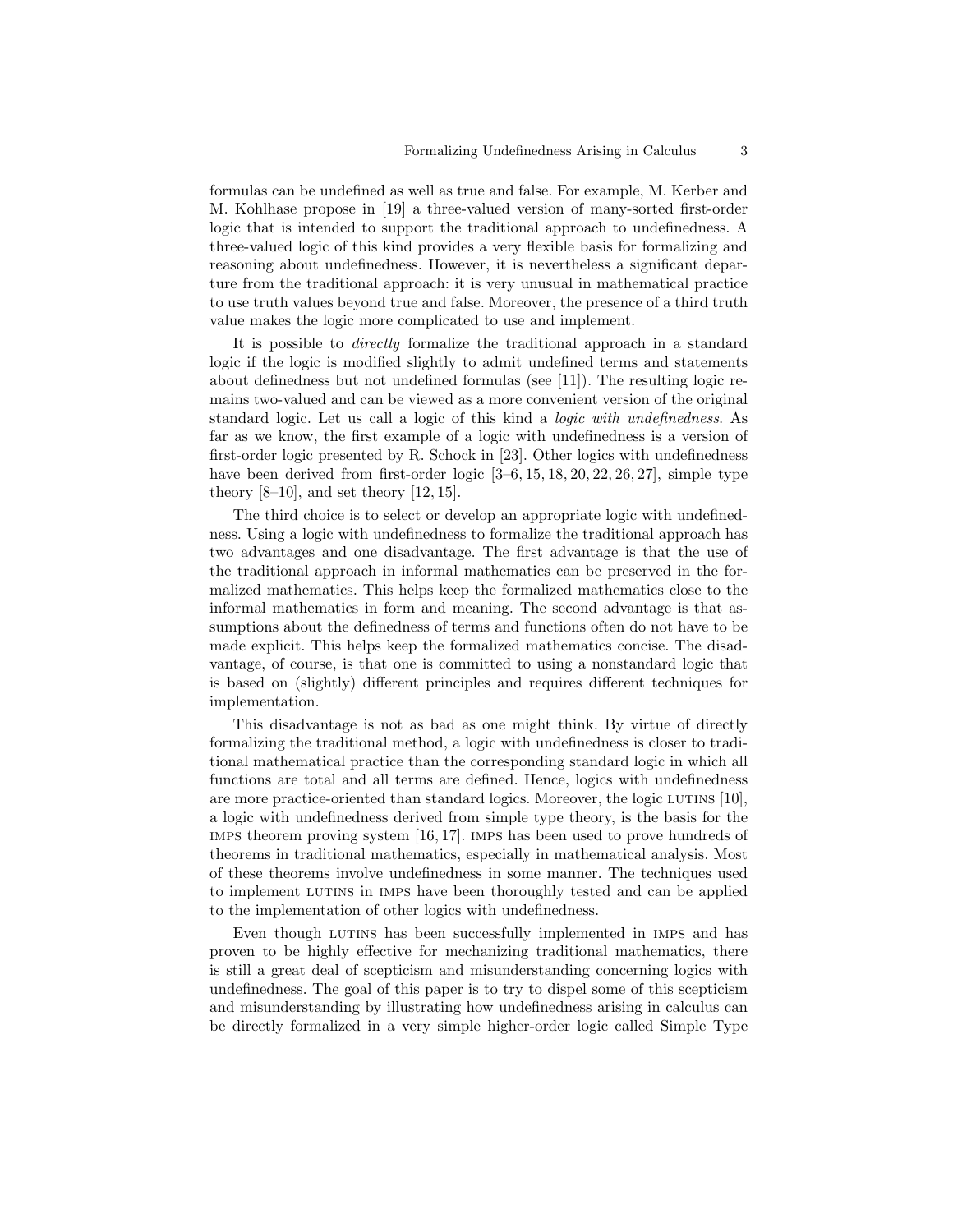Theory with Undefinedness  $(STTwU)$ . We will show that the conciseness that comes from the use of the traditional approach can be fully preserved in a logic like STTwU. For example,

$$
f(x) = \sqrt{x^2 - 1},
$$

a common-style definition of a partial function in which the domain of the function is implicitly defined, can be formalized precisely in  $STTWU$  as

$$
\forall x \,.\, f(x) \simeq \sqrt{x^2 - 1}
$$

(where  $a \simeq b$  means a and b are both defined and equal or both undefined).

All of our examples from calculus come from M. Spivak's well-known textbook Calculus [24]. Spivak's book is a masterpiece; it is elegantly rigorous, replete with interesting examples and exercises, and exceptionally careful about important issues such as undefinedness that are not always given proper attention in other calculus textbooks. More than just a book on calculus, Calculus is also an uncompromising introduction to mathematical practice and mathematical thinking. It is an excellent place to see how undefinedness is handled in standard mathematical practice.

The paper is organized as follows. Section 2 presents the syntax and semantics of  $STTWU$ , a version of simple type theory that directly formalizes the traditional approach to undefinedness. Section 2 also give a proof system for  $STTWU$ . Section 3 describes a theory of  $STTWU$  that formalizes the 13 properties of the real numbers on which Spivak's *Calculus* is based. How partial functions are defined in *Calculus* and how their definitions are formalized in structure is the subject of section 4. Section 5 deals with the important notion in calculus of a limit of a function at a point, which is a rich source of undefinedness. Finally, a conclusion and a recommendation are given in section 6.

# 2 Simple Type Theory with Undefinedness

In this section we present a version of simple type theory called *Simple Type* Theory with Undefinedness (STTwU) that formalizes the traditional approach to undefinedness.  $STTWU$  is a variant of Church's type theory [7] with a standard syntax but a nonstandard semantics.  $STTWU$  is very similar to  $PF [8]$ ,  $PF^* [9]$ , and LUTINS [10], the logic of the IMPS. PF and  $PF^*$  are simple versions of LUTINS that are primarily intended for study unlike LUTINS. STTwU is much simpler than these three logics but much less practical than  $\mathbf{PF}^*$  and LUTINS. The definition of sttwu will show that the traditional approach can be formalized in Church's type theory by just a small modification of its semantics.

#### 2.1 Syntax

The syntax of  $STTWU$  is exactly the same syntax as the syntax of  $STT$ , a very simple variant of Church's type system presented in  $[13]$ .  $STTWU$  has two kinds of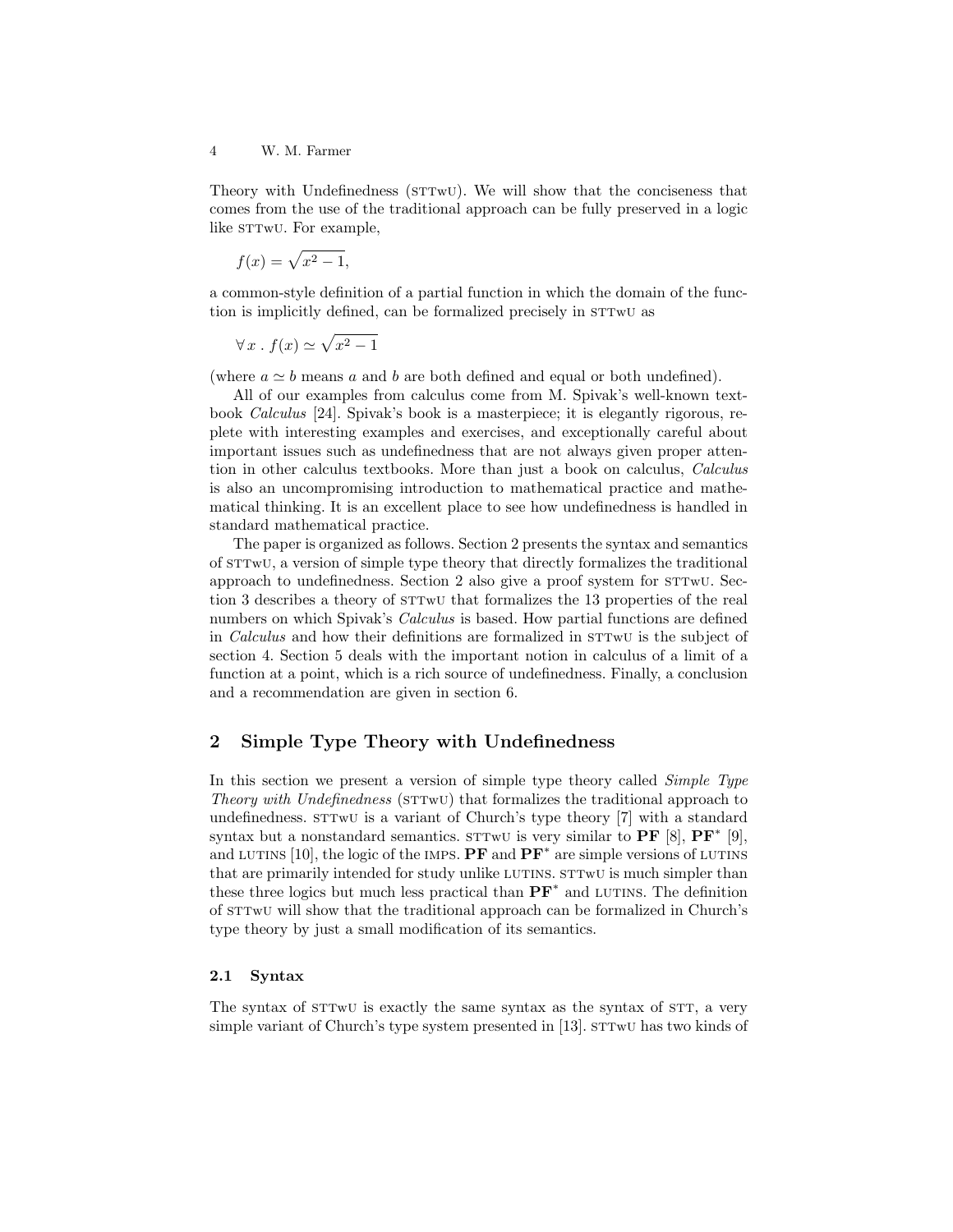syntactic objects. "Expressions" denote values including the truth values  $T$  (true) and  $F$  (false); they play the role of both terms and formulas. "Types" denote nonempty sets of values; they are used to restrict the scope of variables, control the formation of expressions, and classify expressions by value.

A type of  $STTWU$  is defined by the formation rules given below. type[ $\alpha$ ] asserts that  $\alpha$  is a type.

T1 
$$
\frac{1}{\text{type}[t]}
$$
 (Type of individuals)  
T2  $\frac{1}{\text{type}[*]}$  (Type of truth values)  
T3  $\frac{\text{type}[\alpha], \text{ type}[\beta]}{\text{type}[(\alpha \rightarrow \beta)]}$  (Function type)

Let  $\mathcal T$  denote the set of types of  $STTWU$ . The *logical symbols* of STTwU are:

- 1. Function application: @.
- 2. Function abstraction:  $\lambda$ .
- 3. Equality:  $=$ .
- 4. Definite description: I (capital iota).
- 5. An infinite set  $V$  of symbols used to construct variables.

A language of strown is a pair  $L = (\mathcal{C}, \tau)$  where C is a set of symbols called constants and  $\tau : \mathcal{C} \to \mathcal{T}$  is a total function. That is, a language is a set of symbols with assigned types (what is also called a "signature").

An expression E of type  $\alpha$  of an strow language  $L = (\mathcal{C}, \tau)$  is defined by the formation rules given below.  $\exp r_L[E, \alpha]$  asserts that E is an expression of type  $\alpha$  of  $L$ .

E1 
$$
\frac{x \in V, \text{ type}[\alpha]}{\exp_r_L[(x:\alpha), \alpha]}
$$
 (Variable)  
\nE2  $\frac{c \in C}{\exp_r_L[c, \tau(c)]}$  (Constant)  
\nE3  $\frac{\exp_r_L[A, \alpha], \exp_r_L[F, (\alpha \to \beta)]}{\exp_r_L[(F \otimes A), \beta]}$  (Function application)  
\nE4  $\frac{x \in V, \text{ type}[\alpha], \exp_r_L[B, \beta]}{\exp_r_L[(\lambda x : \alpha \cdot B), (\alpha \to \beta)]}$  (Function abstraction)  
\nE5  $\frac{\exp_r_L[E_1, \alpha], \exp_r_L[E_2, \alpha]}{\exp_r_L[(E_1 = E_2), *]}$  (Equality)  
\nE6  $\frac{x \in V, \text{ type}[\alpha], \exp_r_A[A, *]}{\exp_r_L[(x : \alpha \cdot A), \alpha]}$  (Definite description)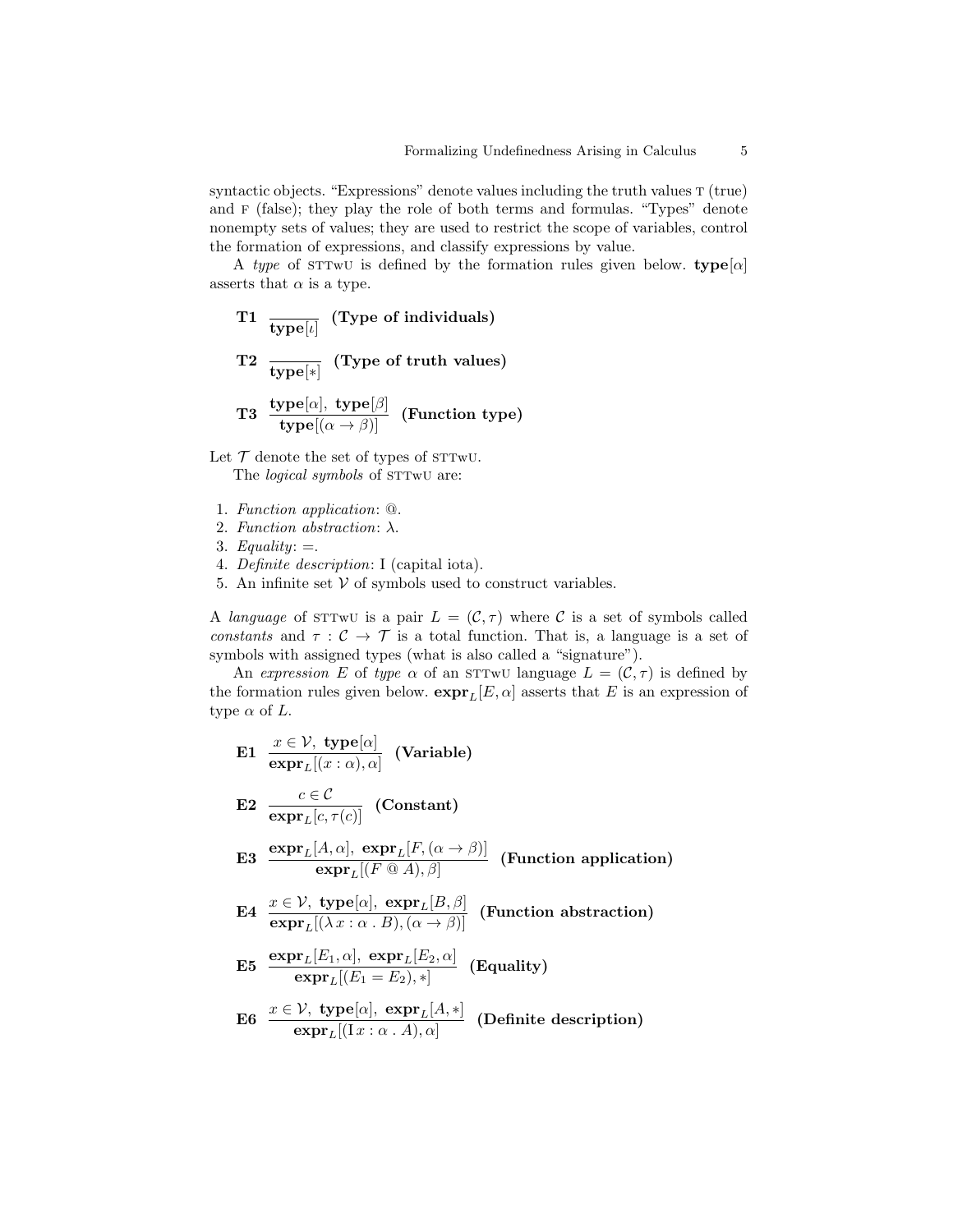We will see shortly that the value of a definite description  $(I x : \alpha A)$  is the unique value x of type  $\alpha$  satisfying A if it exists and is "undefined" otherwise.

"Free variable", "closed expression", and similar notions are defined in the obvious way. An expression of  $L$  is a *formula* if it is of type  $\ast$ , a *sentence* if it is a closed formula, and a *predicate* if it is of type  $(\alpha \to *)$  for any  $\alpha \in \mathcal{T}$ . Let  $A_{\alpha}, B_{\alpha}, C_{\alpha}, \ldots$  denote expressions of type  $\alpha$ . Parentheses and the types of variables may be dropped when meaning is not lost. An expression of the form  $(F \t M)$  will usually be written in the more compact and standard form  $F(A)$ .

#### 2.2 Semantics

The semantics of  $STTWU$  is the same as the semantics of  $STT$  except that:

- 1. A model contains partial and total functions instead of just total functions.
- 2. The value of an "undefined" function application is F if it is a formula and is undefined if it is not a formula.
- 3. The value of a function abstraction is a function that is possibly partial.
- 4. The value of an equality is F if the value of either of its arguments is undefined.
- 5. The value of an "undefined" definite description is F if it is a formula and is undefined if it is not a formula.

A model<sup>1</sup> for a language  $L = (\mathcal{C}, \tau)$  of strow is a pair  $M = (\mathcal{D}, I)$  where:

- 1.  $\mathcal{D} = \{D_{\alpha} : \alpha \in \mathcal{T}\}\$ is a set of nonempty domains (sets).
- 2.  $D_* = \{T, F\}$ , the domain of truth values.
- 3. For  $\alpha, \beta \in \mathcal{T}$ ,  $D_{\alpha \to \beta}$  is the set of all total functions from  $D_{\alpha}$  to  $D_{\beta}$  if  $\beta = *$ and is the set of all *partial and total* functions from  $D_{\alpha}$  to  $D_{\beta}$  if  $\beta \neq *$ <sup>2</sup>
- 4. I maps each  $c \in \mathcal{C}$  to a member of  $D_{\tau(c)}$ .

Fix a model  $M = (\mathcal{D}, I)$  for a language  $L = (\mathcal{C}, \tau)$  of struw. A variable assignment into M is a function that maps each variable  $(x : \alpha)$  to a member of  $D_{\alpha}$ . Given a variable assignment  $\varphi$  into M, a variable  $(x : \alpha)$ , and  $d \in D_{\alpha}$ , let  $\varphi[(x : \alpha) \mapsto d]$  be the variable assignment  $\varphi'$  into M such that  $\varphi'((x : \alpha)) = d$ and  $\varphi'(X) = \varphi(X)$  for all  $X \neq (x : \alpha)$ .

The valuation function for M is the partial binary function  $V^M$  that satisfies the following conditions for all variable assignments  $\varphi$  into M and all expressions  $E$  of  $L$ :

<sup>&</sup>lt;sup>1</sup> This is the definition of a *standard model* for  $STTWU$ . There is also the notion of a general model for STTwU in which functions domains are not fully "inhabited"  $(see [14]).$ 

<sup>&</sup>lt;sup>2</sup> The condition that a domain  $D_{\alpha\rightarrow\ast}$  contains only total functions is needed to ensure that the law of extensionality holds for predicates. This condition is weaker than the condition used in the semantics for LUTINS and its simple versions, PF and **PF<sup>\*</sup>**. In these logics, a domain  $D_{\gamma}$  contains only total functions iff  $\gamma$  has the form  $(\alpha_1 \to (\alpha_2 \to \cdots (\alpha_n \to *) \cdots))$  where  $n \geq 1$ . The weaker condition, which is due to A. Stump [25], yields a semantics that is somewhat simpler.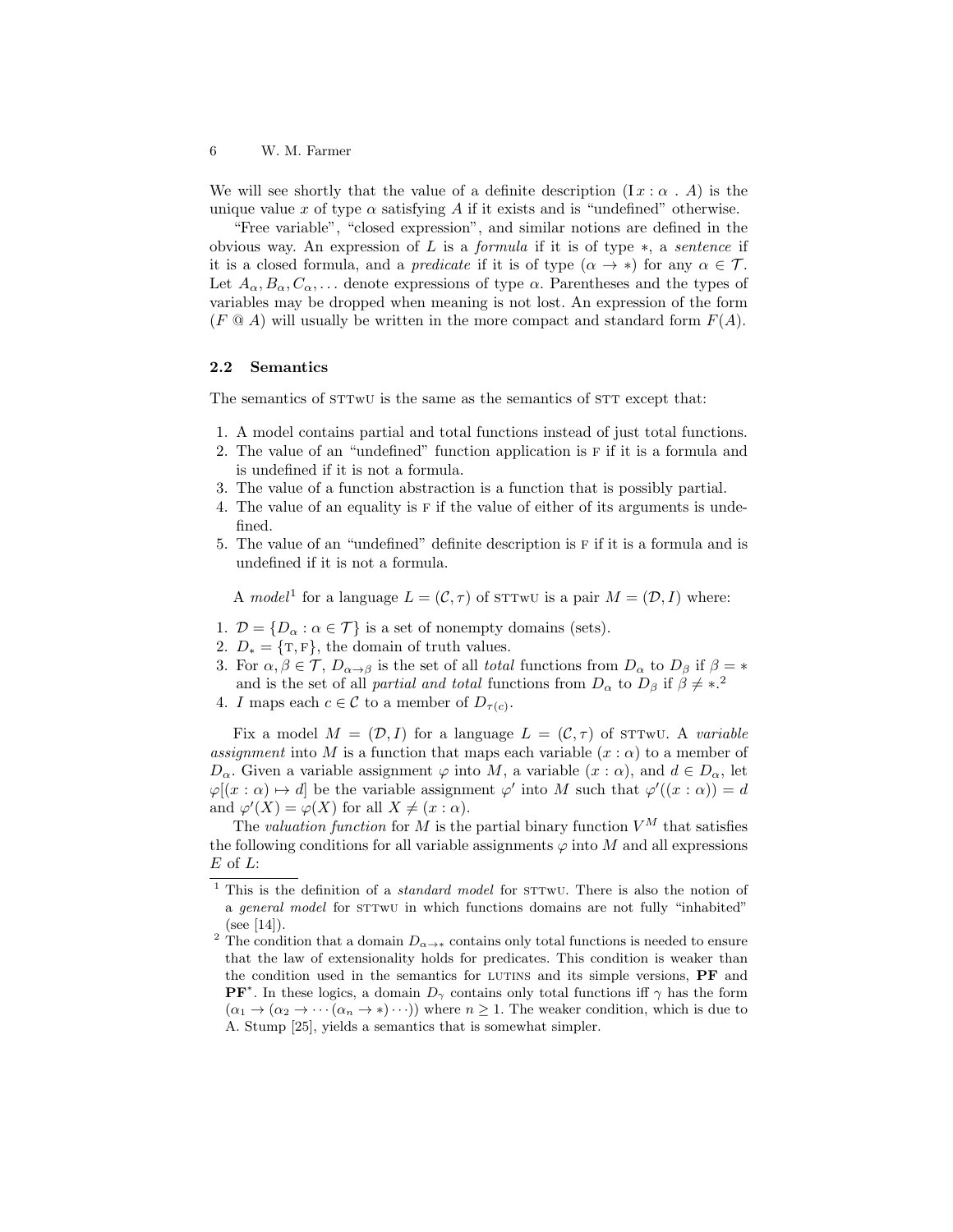- 1. Let E be a variable (i.e., E is of the form  $(x : \alpha)$ ). Then  $V^M_{\varphi}(E) = \varphi(E)$ .
- 2. Let E be a constant of L (i.e.,  $E \in \mathcal{C}$ ). Then  $V^M_{\varphi}(E) = I(E)$ .
- 3. Let  $E_\beta$  be of the form  $(F \otimes A)$ . If  $V^M_\varphi(F)$  is defined,  $V^M_\varphi(A)$  is defined, and  $V_{\varphi}^M(A)$  is in the domain of  $V_{\varphi}^M(F)$ , then  $V_{\varphi}^M(E_{\alpha})=V_{\varphi}^M(F)(V_{\varphi}^M(A))$ , the result of applying the function  $V_{\varphi}^M(F)$  to the argument  $V_{\varphi}^M(A)$ . Otherwise,  $V_{\varphi}^M(E_{\beta}) = F$  if  $\beta = *$  and  $V_{\varphi}^M(E_{\beta})$  is undefined if  $\beta \neq *$ .
- 4. Let  $E_{\alpha \to \beta}$  be of the form  $(\lambda x : \alpha \cdot B)$ . Then  $V^M_\varphi(E_{\alpha \to \beta})$  is the (partial or total) function  $f: D_{\alpha} \to D_{\beta}$  such that, for each  $d \in D_{\alpha}$ ,  $f(d) = V_{\varphi[(x:\alpha) \mapsto d]}^{M}(B)$  $\varphi^{\scriptscriptstyle \mathsf{r} M}_{\scriptscriptstyle (\mathcal{I}:\alpha)\mapsto d]}(B)$ if  $V^M_{\varphi[(x:\alpha)\mapsto d]}(B)$  is defined and  $f(d)$  is undefined if  $V^M_{\varphi[(x:\alpha)\mapsto d]}(B)$  is undefined.
- 5. Let  $E_*$  be of the form  $(E_1 = E_2)$ . If  $V^M_\varphi(E_1)$  is defined,  $V^M_\varphi(E_2)$  is defined, and  $V^M_\varphi(E_1) = V^M_\varphi(E_2)$ , then  $V^M_\varphi(E_*) = \text{r}$ ; otherwise  $V^M_\varphi(E_*) = \text{r}$ .
- 6. Let  $E_{\alpha}$  be of the form  $(I x : \alpha A)$ . If there is a unique  $d \in D_{\alpha}$  such that  $V^M_{\varphi[(x:\alpha)\mapsto d]}(A) = T$ , then  $V^M_{\varphi}(E_{\alpha}) = d$ . Otherwise,  $V^M_{\varphi}(E_{\alpha}) = F$  if  $\alpha = *$ and  $V^M_\varphi(E_\alpha)$  is undefined if  $\alpha \neq *$ .

Let E be an expression of type  $\alpha$  of L. When  $V^M_\varphi(E)$  is defined,  $V^M_\varphi(E)$  is called the value of E in M with respect to  $\varphi$  and  $V^M_{\varphi}(E) \in D_{\alpha}$ . Whenever E is a formula,  $V^M_\varphi(E)$  is defined. A formula A is valid in M, written  $M \models A$ , if  $V_{\varphi}^M(A) = \text{T}$  for all variable assignments  $\varphi$  into M. A theory of STTwU is a pair  $T = (L, \Gamma)$  where L is a language of strow and  $\Gamma$  is a set of sentences of L called the axioms of T. A model of T is a model M for L such that  $M \models B$  for all  $B \in \Gamma$ .

#### 2.3 Definitions and Abbreviations

We define in  $STTWU$  the standard propositional connectives and quantifiers as well as some special operators concerning definedness.

| means | $(\lambda x : * x) = (\lambda x : * x).$                                                |
|-------|-----------------------------------------------------------------------------------------|
| means | $(\lambda x : * \cdot \mathsf{T}) = (\lambda x : * \cdot x).$                           |
| means | $A_* = F.$                                                                              |
| means | $\neg(A_{\alpha} = B_{\alpha}).$                                                        |
| means | $(\lambda f : (* \rightarrow (* \rightarrow *) ) . f(T)(T)) =$                          |
|       | $(\lambda f: (* \rightarrow (* \rightarrow *)). f(A_*)(B_*)).$                          |
| means | $\neg(\neg A_* \wedge \neg B_*)$ .                                                      |
| means | $\neg A_* \vee B_*$ .                                                                   |
| means | $A_{*}=B_{*}.$                                                                          |
| means | $(\lambda x : \alpha A_*) = (\lambda x : \alpha . \mathsf{T}).$                         |
| means | $\neg(\forall x : \alpha \cdot \neg A_*)$ .                                             |
| means | $\exists x : \alpha \cdot x = A_{\alpha}$                                               |
|       | where $(x:\alpha)$ does not occur in $A_{\alpha}$ .                                     |
| means | $\neg(A_{\alpha}\downarrow).$                                                           |
| means | $(A_{\alpha}\downarrow \vee B_{\alpha}\downarrow) \Rightarrow A_{\alpha} = B_{\alpha}.$ |
|       |                                                                                         |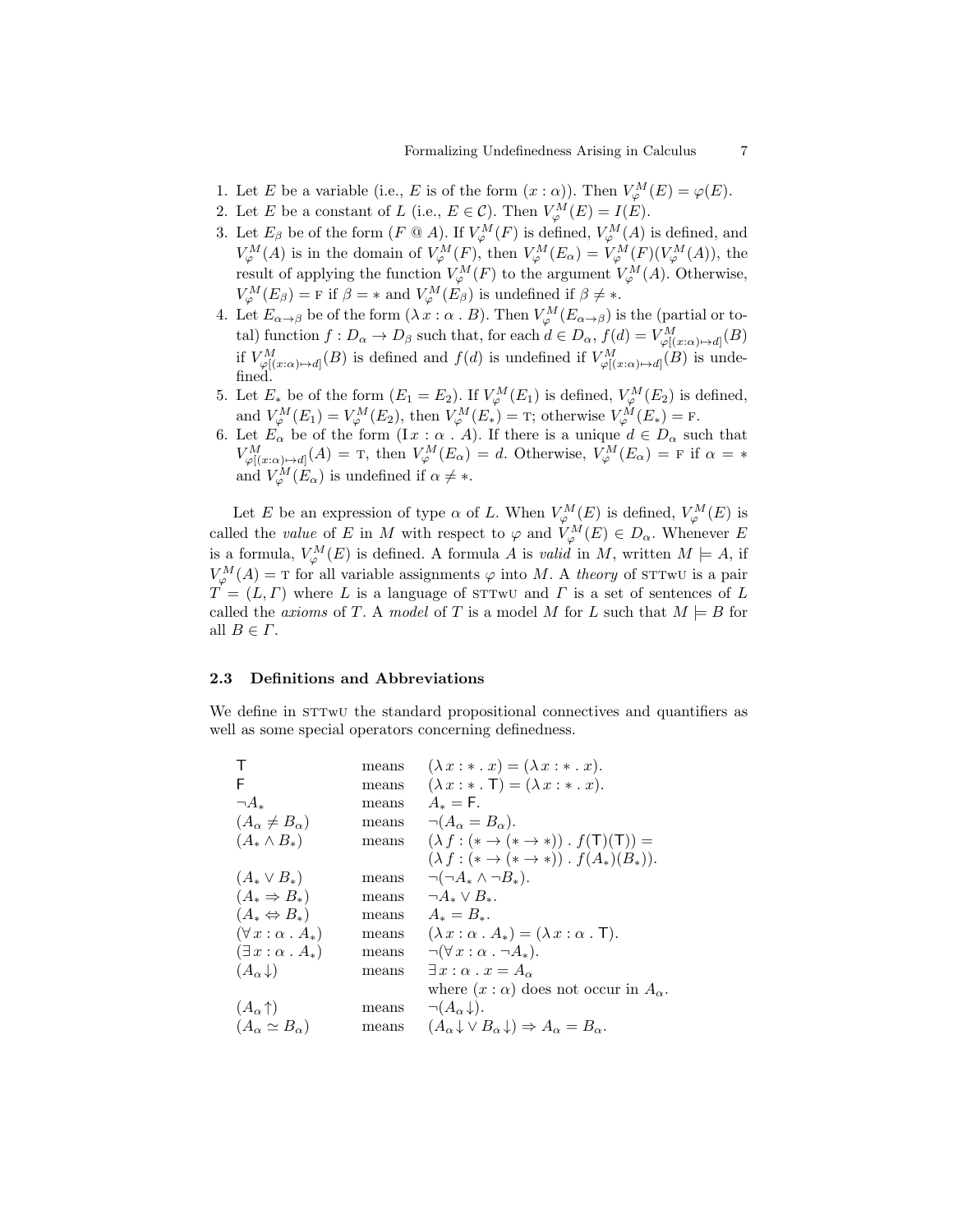$$
\begin{array}{ll}\n\bot_{\alpha} & \text{means} & I x : \alpha \cdot x \neq x. \\
\text{if}(A_*, B_\alpha, C_\alpha) & \text{means} & I x : \alpha \cdot (A_* \Rightarrow x = B_\alpha) \land (\neg A_* \Rightarrow x = C_\alpha) \\
&\text{where } (x : \alpha) \text{ does not occur in } A_*, B_\alpha, \text{ or } C_\alpha.\n\end{array}
$$

Notice that we are using the syntactic conventions mentioned in section 2.1. For example, the meaning of  $\mathsf T$  is officially the expression

$$
((\lambda x : * \cdot (x : *) ) = (\lambda x : * \cdot (x : *))).
$$

 $(A_{\alpha}\downarrow)$  says that  $A_{\alpha}$  is defined,  $(A_{\alpha}\uparrow)$  says that  $A_{\alpha}$  is undefined, and  $A_{\alpha} \simeq B_{\alpha}$ says that  $A_{\alpha}$  and  $B_{\alpha}$  are *quasi-equal*, i.e., that  $A_{\alpha}$  and  $B_{\alpha}$  are either both defined and equal or both undefined.  $\perp_{\alpha}$  is a canonical undefined expression of type  $\alpha$ . if is an if-then-else expression constructor such that if $(A_*, B_\alpha, C_\alpha)$  denotes  $B_\alpha$ if  $A_*$  holds and denotes  $C_{\alpha}$  if  $\neg A_*$  holds.

We will write a formula of the form  $\Box x_1 : \alpha \cdots \Box x_n : \alpha$ . A as simply  $\Box x_1, \ldots, x_n : \alpha$ . A where  $\Box$  is  $\forall$  or  $\exists$ . If we fix the type of a variable x, say to  $\alpha$ , then an expression of the form  $\Box x : \alpha$ . E may be written as simply  $\Box x$ . E where  $\Box$  is  $\lambda$ , I,  $\forall$ , or  $\exists$ . If desired, all types can be removed from an expression by fixing the types of the variables occurring in the expression.

#### 2.4 Proof System

We present now a Hilbert-style proof system for  $STTWU$  called  $A_u$  that is sound and complete with respect to the general models semantics for  $STTWU$  [14]. It is a modification of the proof system  $A$  for strt given in [13] which is based on P. Andrews' proof system [1, 2] for Church's type theory.

Define  $B_{\beta}[(x:\alpha) \mapsto A_{\alpha}]$  to be the result of simultaneously replacing each free occurrence of  $(x : \alpha)$  in  $B_\beta$  by an occurrence of  $A_\alpha$ . Let  $(\exists ! x : \alpha . A)$  mean

 $\exists x : \alpha : (A \wedge (\forall y : \alpha : A[(x : \alpha) \mapsto (y : \alpha)] \Rightarrow y = x))$ 

where  $(y : \alpha)$  does not occur in A. This formula asserts there exists a unique value x of type  $\alpha$  that satisfies A.

For a language  $L = (\mathcal{C}, \tau)$ , the proof system  $\mathbf{A}_{\mathbf{u}}$  consists of the following sixteen axiom schemas and two rules of inference:

#### A1 (Truth Values)

 $\forall f : (* \rightarrow *) \cdot (f(T) \wedge f(F)) \Leftrightarrow (\forall x : * \cdot f(x)).$ 

#### A2 (Leibniz' Law)

$$
\forall x, y : \alpha \cdot (x = y) \Rightarrow (\forall p : (\alpha \to *) \cdot p(x) \Leftrightarrow p(y)).
$$

#### A3 (Extensionality)

$$
\forall f, g: (\alpha \to \beta) \cdot (f = g) \Leftrightarrow (\forall x: \alpha \cdot f(x) \simeq g(x)).
$$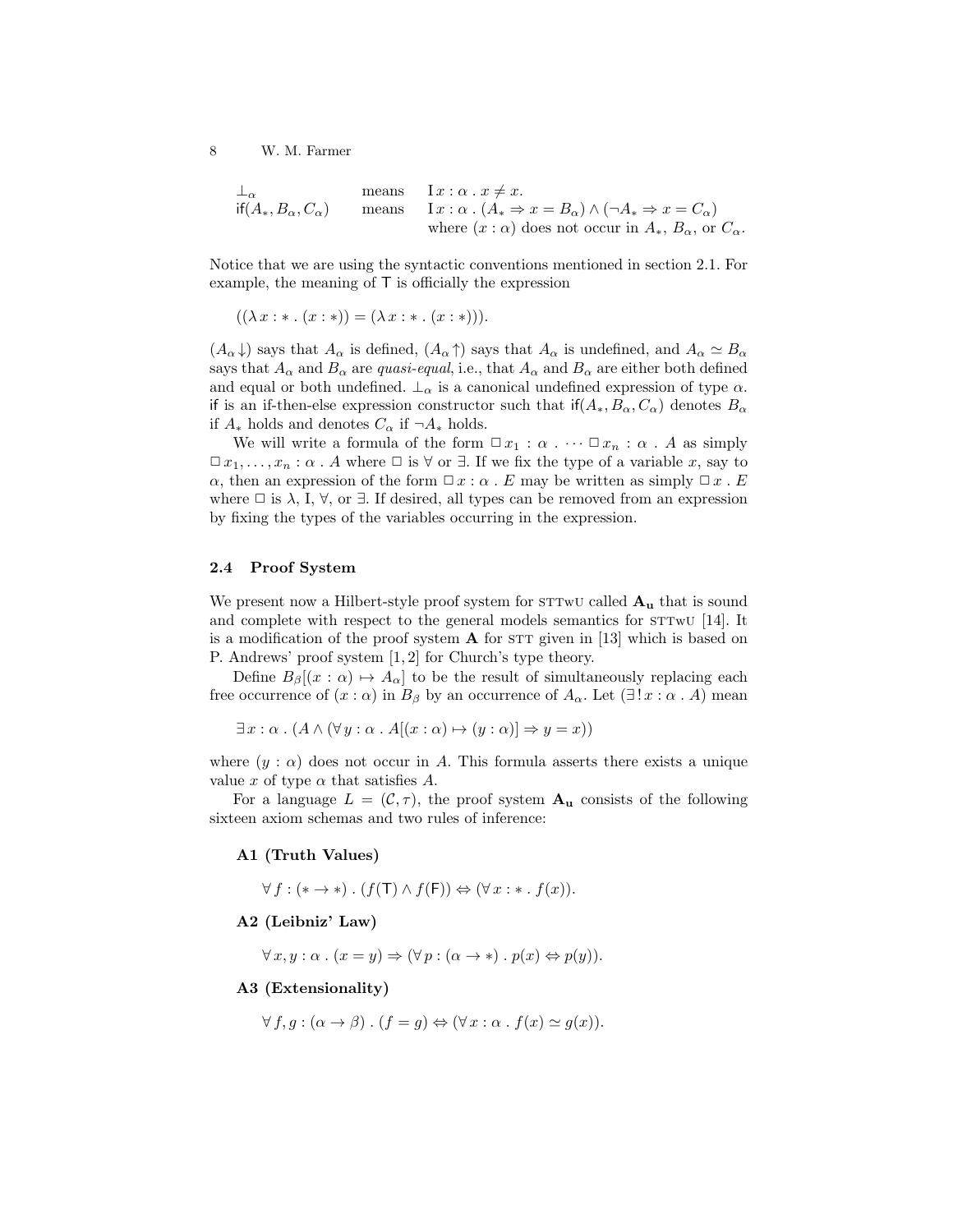### A4 (Beta-Reduction)

 $A_{\alpha} \downarrow \Rightarrow (\lambda x : \alpha \cdot B_{\beta})(A_{\alpha}) \simeq B_{\beta}[(x : \alpha) \mapsto A_{\alpha}]$ 

provided  $A_{\alpha}$  is free for  $(x : \alpha)$  in  $B_{\beta}$ .

### A5 (Equality and Quasi-Quality)

 $A_{\alpha} \downarrow \Rightarrow (B_{\alpha} \downarrow \Rightarrow (A_{\alpha} \simeq B_{\alpha}) \simeq (A_{\alpha} = B_{\alpha})).$ 

### A6 (Expressions of Type ∗ are Defined)

 $A_*\downarrow$ .

#### A7 (Variables are Defined)

 $(x : \alpha) \downarrow$  where  $x \in \mathcal{V}$  and  $\alpha \in \mathcal{T}$ .

# A8 (Constants are Defined)

 $c \downarrow$  where  $c \in \mathcal{C}$ .

### A9 (Function Abstractions are Defined)

 $(\lambda x : \alpha \cdot B_\beta) \downarrow$ 

### A10 (Improper Function Application)

 $(F_{\alpha \to \beta} \uparrow \vee A_{\alpha} \uparrow) \Rightarrow F_{\alpha \to \beta}(A_{\alpha}) \uparrow$  where  $\beta \neq *$ .

### A11 (Improper Predicate Application)

 $(F_{\alpha \to \ast} \uparrow \vee A_{\alpha} \uparrow) \Rightarrow \neg F_{\alpha \to \ast}(A_{\alpha}).$ 

#### A12 (Improper Equality)

 $(A_{\alpha} \uparrow \vee B_{\alpha} \uparrow) \Rightarrow \neg (A_{\alpha} = B_{\alpha}).$ 

### A13 (Proper Definite Description of Type  $\alpha \neq *$ )

 $(\exists ! x : \alpha \cdot A_*) \Rightarrow ((I x : \alpha \cdot A_*) \downarrow \wedge A_*[(x : \alpha) \mapsto (I x : \alpha \cdot A_*)])$ 

where  $\alpha \neq *$  and provided  $(I x : \alpha : A_*)$  is free for  $(x : \alpha)$  in  $A_*$ .

### A14 (Improper Definite Description of Type  $\alpha \neq *$ )

 $\neg(\exists ! x : \alpha \cdot A_*) \Rightarrow (\mathbf{I} x : \alpha \cdot A_*) \uparrow \text{ where } \alpha \neq *$ .

## A15 (Proper Definite Description of Type ∗)

$$
(\exists ! x : * \ldots A_*) \Rightarrow A_*[(x : *) \mapsto (\mathbf{I} x : * \ldots A_*)]
$$

provided  $(I x : * A_*)$  is free for  $(x : *)$  in  $A_*$ .

### A16 (Improper Definite Description of Type ∗)

 $\neg(\exists ! x : * \ldots A_*) \Rightarrow \neg(I x : * \ldots A_*)$ .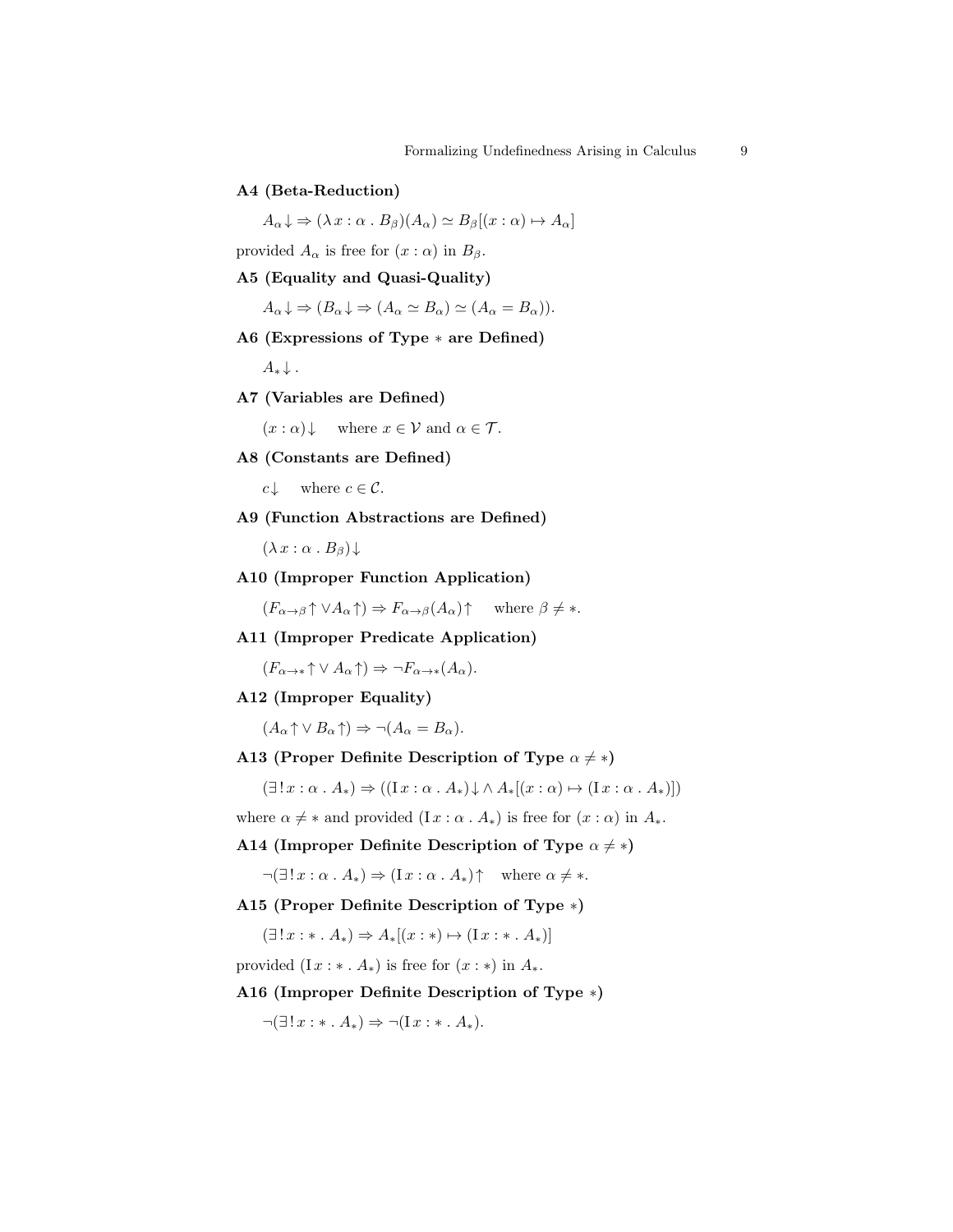**R1 (Modus Ponens)** From  $A_*$  and  $A_* \Rightarrow B_*$  infer  $B_*$ .

**R2 (Quasi-Equality Substitution)** From  $A_{\alpha} \simeq B_{\alpha}$  and  $C_*$  infer the result of replacing one occurrence of  $A_{\alpha}$  in  $C_{\ast}$  by an occurrence of  $B_{\alpha}$ , provided that the occurrence of  $A_{\alpha}$  in  $C_{*}$  is not immediately preceded by  $\lambda$ .

 $A<sub>u</sub>$  is sound and complete with respect to the general models semantics for strtwu [14]. The completeness proof is closely related to the completeness proofs for  $\overline{PF}$  [8] and  $\overline{PF}^*$  [9]. All the standard laws of predicate logic hold in  $STTWU$ except some of those involving equality and instantiation. However, the laws of equality and instantiation do hold if certain "definedness requirements" are satisfied. See [8, 9, 14] for details.

# 3 A Theory of the Real Numbers

Spivak's development of calculus in his textbook Calculus [24] begins with a presentation of 13 basic properties of the real numbers [24, pp. 9, 113]. These properties are essentially the axioms of the theory of a complete ordered field which has exactly one model up to isomorphism, namely, the standard model of the real numbers.

We will begin our exploration of undefinedness in Spivak's *Calculus* by formulating the 13 properties as a theory in strtwu. Let  $COF = (L, \Gamma)$  be the theory of  $STTWU$  such that:

| $\textbf{Constant} \textit{cl}$ | <b>Type</b> $\tau(c)$                       |
|---------------------------------|---------------------------------------------|
| 0,1                             |                                             |
|                                 | $\iota \rightarrow \iota$                   |
| pos                             | $\iota \rightarrow *$                       |
|                                 | $\iota \to (\iota \to \iota)$               |
| $\lt$ . $\lt$                   | $\iota \to (\iota \to *)$                   |
| ub, lub                         | $(\iota \rightarrow *)$<br>$*) \rightarrow$ |

|  |  |  | $-L = (\{+,0,-, \cdot, 1, ^{-1}, \text{pos}, <, \leq, \text{ub}, \text{lub}\}, \tau)$ where $\tau$ is defined by: |  |  |  |  |
|--|--|--|-------------------------------------------------------------------------------------------------------------------|--|--|--|--|
|--|--|--|-------------------------------------------------------------------------------------------------------------------|--|--|--|--|

Note: The type  $\iota$  is being used to represent the set of real numbers.

 $-$  Γ is the set of the 19 formulas given below. We assume that the variables a, b, c are of type  $\iota$  and the variable s is of type  $(\iota \to *)$ .

**P1**  $\forall a, b, c \cdot a + (b + c) = (a + b) + c.$ **P2**  $\forall a \cdot a + 0 = a \wedge 0 + a = a$ . **P3**  $\forall a \cdot a + -a = 0 \land -a + a = 0.$  $\mathbf{P4} \quad \forall a, b \cdot a + b = b + a.$  $\mathbf{P5} \quad \forall a, b, c \cdot a \cdot (b \cdot c) = (a \cdot b) \cdot c.$ **P6a**  $\forall a \cdot a \cdot 1 = a \wedge 1 \cdot a = a.$ **P6b**  $0 \neq 1$ .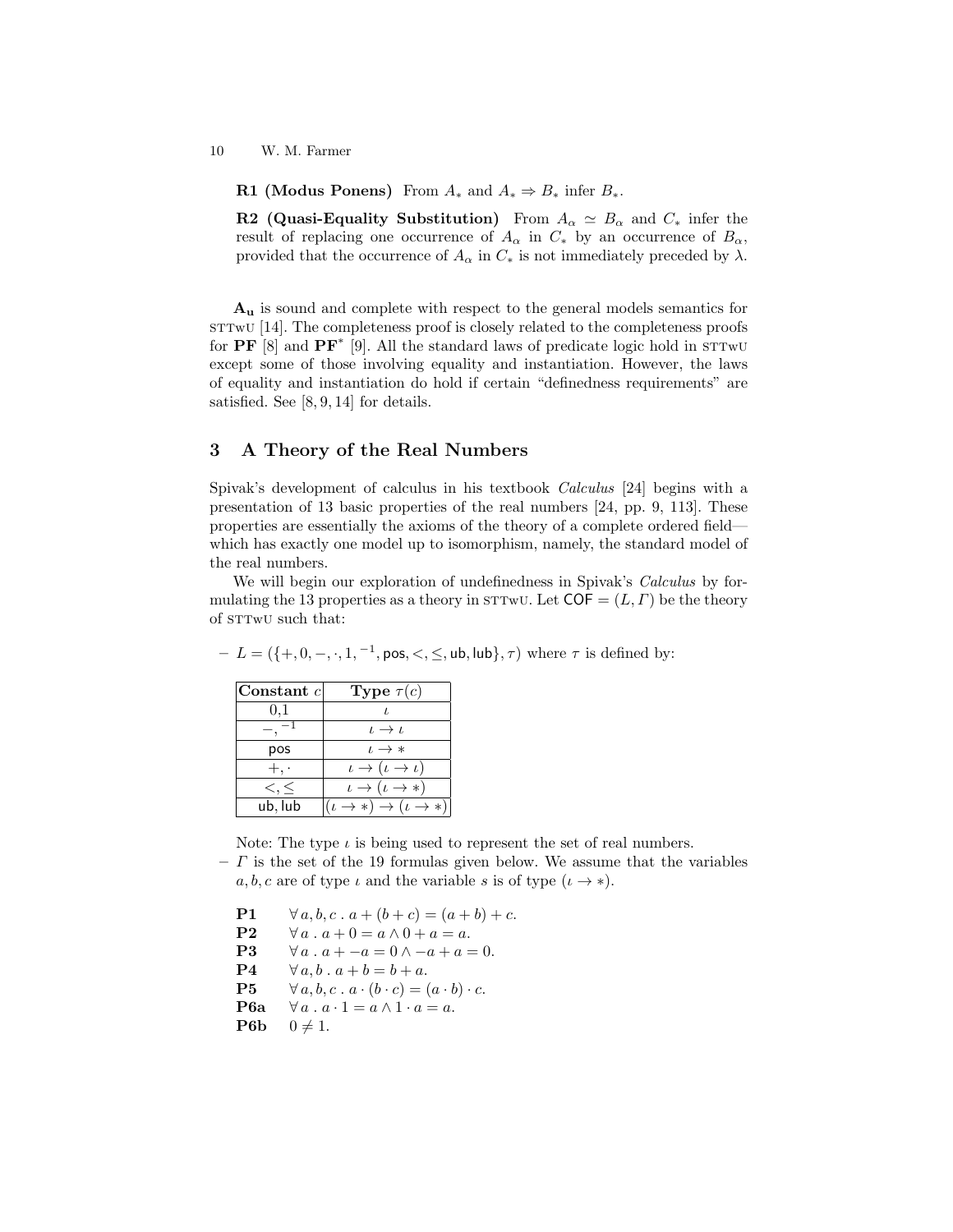**P7a**  $\forall a \cdot a \neq 0 \Rightarrow (a \cdot a^{-1} = 1 \land a^{-1} \cdot a = 1).$ P7b  $0^{-1}$  ↑. **P8**  $\forall a, b \cdot a \cdot b = b \cdot a$ . **P9**  $\forall a, b, c \cdot a \cdot (b + c) = (a \cdot b) + (a \cdot c).$ **P10**  $\forall a \cdot (a = 0 \land \neg pos(a) \land \neg pos(-a)) \lor$  $(a \neq 0 \land pos(a) \land \neg pos(-a)) \lor$  $(a \neq 0 \land \neg pos(a) \land pos(-a)).$  $P11 \quad \forall a, b \, . \, (pos(a) \land pos(b)) \Rightarrow pos(a+b).$  $P12 \quad \forall a, b \ . \ (pos(a) \land pos(b)) \Rightarrow pos(a \cdot b).$ D1  $\forall a, b \cdot a < b \Leftrightarrow \text{pos}(b-a)$ . **D2**  $\forall a, b \cdot a \leq b \Leftrightarrow (a < b \lor a = b).$ **D3**  $\forall s, a \cdot \text{ub}(s)(a) \Leftrightarrow (\forall b \cdot s(b) \Rightarrow b \leq a).$ D4  $\forall s, a \cdot \text{lub}(s)(a) \Leftrightarrow (\text{ub}(s)(a) \wedge (\forall b \cdot \text{ub}(s)(b) \Rightarrow a \le b)).$ 

**P13**  $\forall s \cdot ((\exists a \cdot s(a)) \wedge (\exists a \cdot \text{ub}(s)(a)) \Rightarrow \exists a \cdot \text{lub}(s)(a).$ 

#### Notes:

- 1. Axioms P1–P13 correspond to Spivak's 13 properties P1–P13. Properties P6 and P7 are both expressed by pairs of axioms. Axioms D1–D4 are definitions.
- 2. We write the additive and multiplicative inverses of a as  $-a$  and  $a^{-1}$  instead of as  $-(a)$  and  $^{-1}(a)$ , respectively.
- 3. + and \* are formalized by constants of type  $(\iota \to (\iota \to \iota))$  representing curryed functions. However, we write the application of  $+$  and  $*$  using infix notation, e.g., we write  $a + b$  instead of  $+(a)(b)$ .  $\lt$  and  $\le$  are handled in a similar way. In our examples below, we will also write  $a-b$  instead of  $a+-b$ and  $\frac{a}{b}$  instead of  $a \cdot b^{-1}$ .
- 4. pos is a predicate that represents the set of positive real numbers.
- 5.  $ub(s)(a)$  and  $lub(s)(a)$  say that a is an upper bound of s and a is the least upper bound of s, respectively.
- 6. Axiom P13 expresses the completeness principle of the real numbers, i.e., that every nonempty set of real numbers that has an upper bound has a least upper bound.

COF is an extremely direct formalization of Spivak's 13 properties. (The reader is invited to check this for herself.) The only significant departure is Axiom P7b. The undefinedness of the multiplicative inverse of 0 is not stated in property P7. However, Spivak says in the text that "0<sup>−</sup><sup>1</sup> is meaningless" and implicitly that  $0^{-1}$  is always undefined [24, p. 6].

COF is categorical, i.e., it has exactly one model  $(D, I)$  up to isomorphism where  $D_{\iota} = \mathbf{R}$ , the set of real numbers, and I assigns +, 0, -,  $\cdot$ , 1,  $^{-1}$ , pos, <,  $\leq$ , ub, lub their usual meanings.

### 4 Partial Functions

In this section and the next section we will examine six examples of statements from Spivak's Calculus involving undefinedness. The examples in this section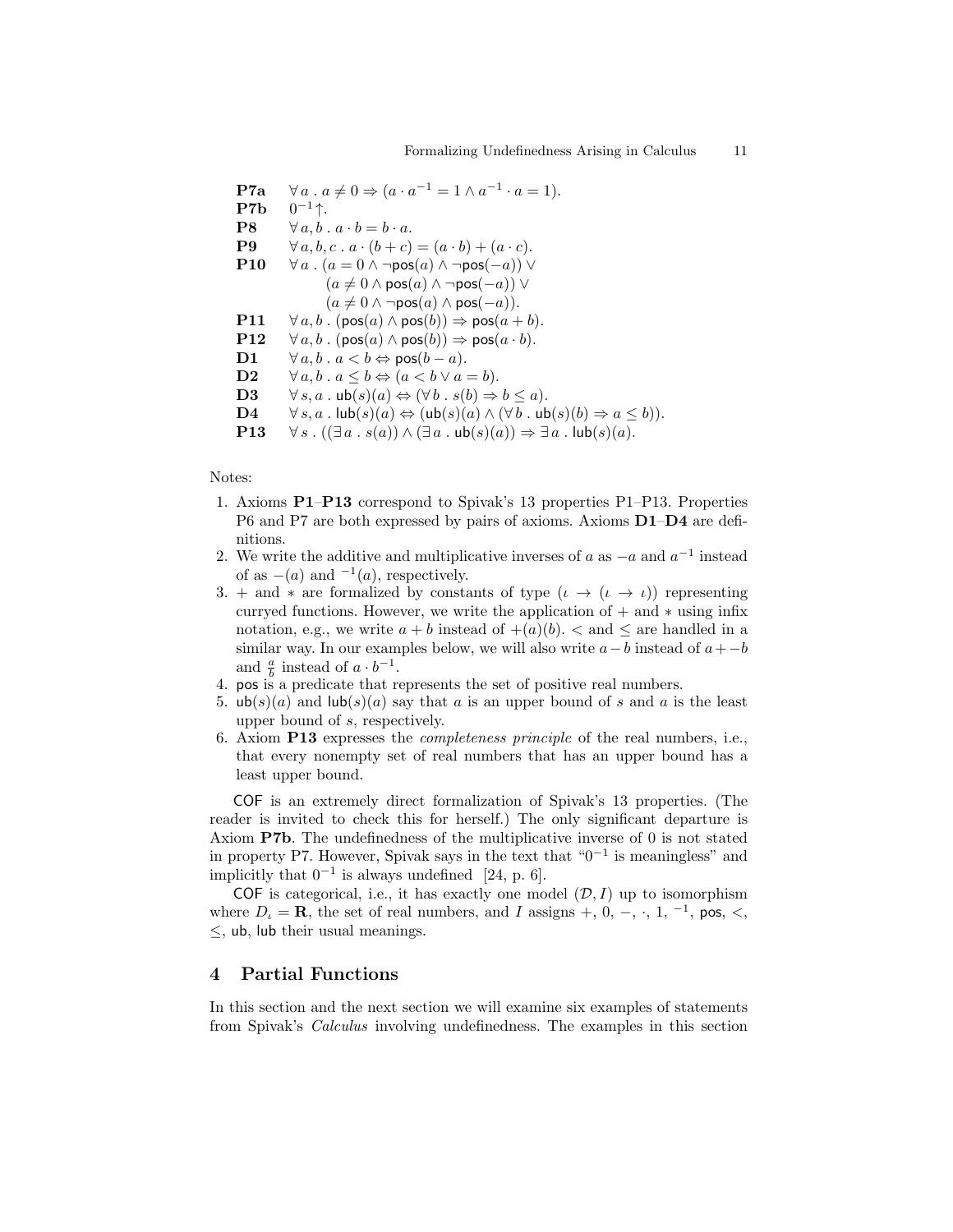are definitions of partial functions, and the examples in the next section involve limits that can be undefined. For each example, we will display how Spivak expresses it in *Calculus* followed by how it can be formalized in STTwU. We will assume that in the strtwu formalizations the variables f, g are of type  $(\iota \to \iota)$ and the variables  $a, l, m, x, \delta, \epsilon$  are of type  $\iota$ . The listed page numbers refer to the first edition [24] of Calculus.

Spivak devotes two chapters in Calculus to functions. He emphasizes that functions are often partial and discusses several examples of partial functions. He handles partial functions according to the traditional approach. In fact, he says "the symbol  $f(x)$  makes sense only for x in the domain of f; for other x the symbol  $f(x)$  is not defined" [p. 38].

Example 1. This is a definition of a partial function in which the function's domain is given explicitly.

Spivak: 
$$
k(x) = \frac{1}{x} + \frac{1}{x-1}
$$
,  $x \neq 0, 1$  [p. 39].  
STTWU:  $\forall x$ . if $(x \neq 0 \land x \neq 1, k(x) = \frac{1}{x} + \frac{1}{x-1}, k(x) \uparrow)$ .

The formalization of the definition in  $STTWU$  is very explicit but certainly more verbose than Spivak's definition. A second formalization in  $STTWU$  as an equation is

$$
k = \lambda x \cdot \text{if}(x \neq 0 \land x \neq 1, \frac{1}{x} + \frac{1}{x-1}, \perp_{\iota}).
$$

Although the second formalization directly identifies what is being defined and is somewhat more succinct, we prefer the first formalization because it more faithfully captures the form and meaning of Spivak's definition.

Example 2. This is a shortened version of the previous example in which the function's domain is implicit and, as Spivak says, "is understood to consist of all [real] numbers for which the definition makes any sense at all" [p. 39].

Spivak: 
$$
k(x) = \frac{1}{x} + \frac{1}{x-1}
$$
 [p. 39].  
STTWU:  $\forall x \cdot k(x) \simeq \frac{1}{x} + \frac{1}{x-1}$ .

Notice that in the formalization quasi-equality  $\simeq$  must be used instead of ordinary equality  $=$ . Spivak does not distinguish in *Calculus* between these two kinds of equality, but he is certainly aware of the important distinction between them. See his comment after problem 28 of Chapter 5 on p. 92.

This example illustrates that a partial function can be precisely described in strtwu, as in informal mathematics, without mentioning the domain of the function. The definition is thus more succinct than it would be if the domain were made explicit. The implicit domain can always be determined later *if necessary*.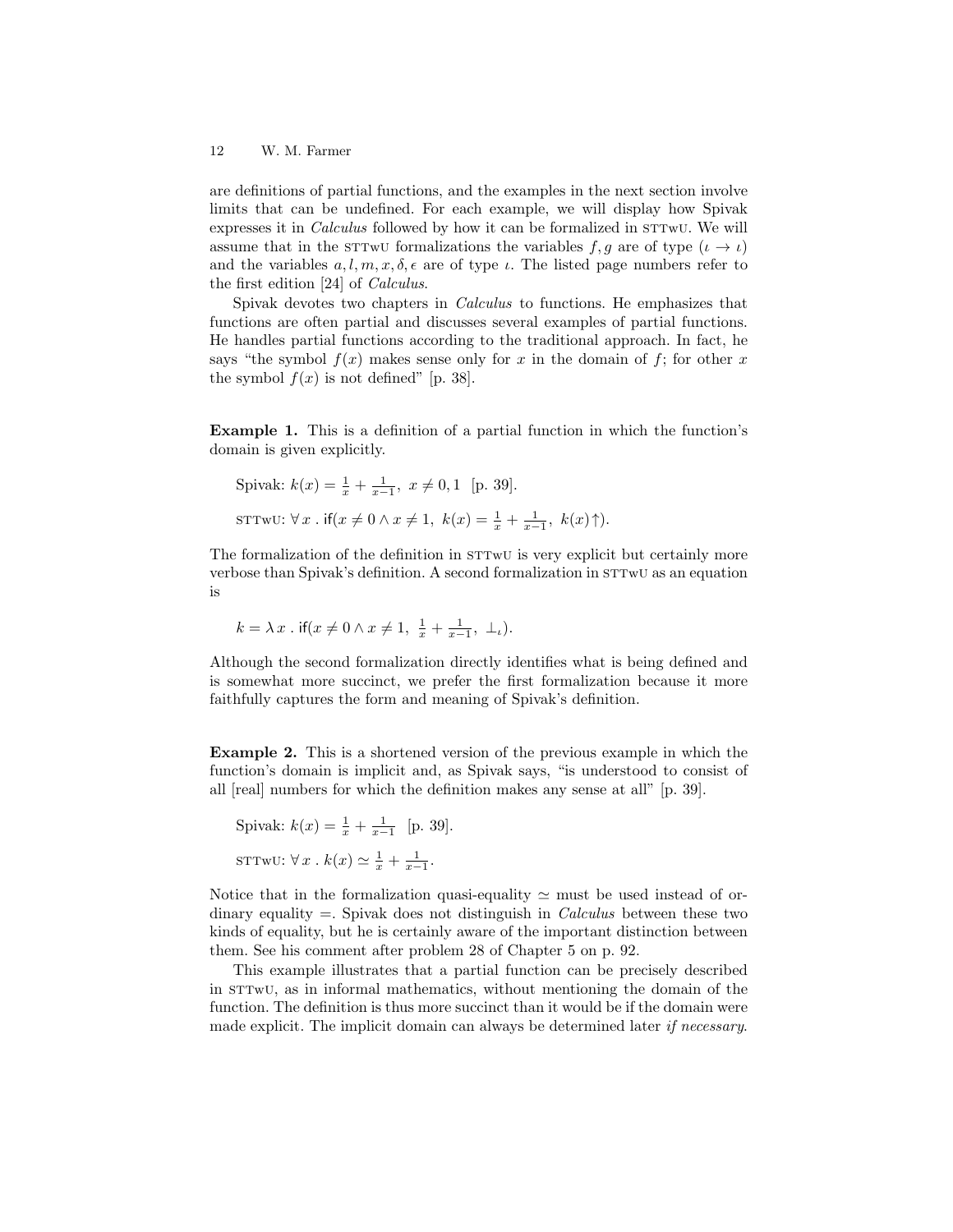Example 3. This example defines the quotient of two functions.

Spivak: 
$$
\left(\frac{f}{g}\right)(x) = \frac{f(x)}{g(x)}
$$
 [p. 41].  
STTWU:  $\forall f, g, x$ : fun-div $(f)(g)(x) \simeq \frac{f(x)}{g(x)}$ .

fun div is a constant of type  $((\iota \to \iota) \to ((\iota \to \iota) \to (\iota \to \iota)))$  that denotes the quotient of two functions. Notice that the domain of  $fun\_div(f)(g)$  is not explicitly defined, but it can be computed to be  $D_f \cap D_g \cap \{x : \mathbf{R} \mid g(x) \neq 0\}.$ 

### 5 Limits

The notion of a limit of a function at a point in its domain of application is perhaps the most important concept in calculus. Spivak devotes an entire chapter to it. Since a limit does not always exist, this concept is a rich source of undefinedness.

Example 4. This is Spivak's definition of a limit—which is actually formed from two definitions: (1) what it means for a function to approach a limit near a point [p. 78] and (2) what the notation  $\lim_{x\to a} f(x)$  denotes [p. 81]<sup>3</sup>.

Spivak:  $\lim_{x\to a} f(x)$  denotes the real number l such that, for every  $\epsilon > 0$ , there is some  $\delta > 0$  such that, for all x, if  $0 < |x - a| < \delta$ , then  $|f(x) - l| < \epsilon$ [pp. 78, 81].

$$
\begin{array}{l} \text{STTwU:} \ \forall \, f, a \ . \ \text{lim}(f)(a) \simeq \\[1ex] \qquad \qquad (\forall \, \epsilon \ . \ 0 < \epsilon \Rightarrow \\[1ex] \qquad \qquad (\exists \, \delta \ . \ 0 < \delta \ \land \\[1ex] \qquad \qquad (\forall \, x \ . \ (0 < \text{abs}(x - a) \ \land \text{abs}(x - a) < \delta) \Rightarrow \\[1ex] \qquad \qquad \text{abs}(f(x) - l) < \epsilon)))) \end{array}
$$

abs denotes the absolute value function. Both the informal and formal definitions of a limit at a point are defined as the value of a definite description provide the value exists. Other limit concepts, such as the limit of a sequence, are defined by similar definition descriptions.

Example 5. This is a theorem about the limit of the quotient of the identity function and another function g.

Spivak: If  $\lim_{x\to a} g(x) = m$  and  $m \neq 0$ , then  $\lim_{x\to a} \left(\frac{1}{g}\right)(x) = \frac{1}{m}$  [Theorem 2(3), p. 84]. STTwU:  $\forall g, a, m$  .  $(\lim(g)(a) = m \wedge m \neq 0) \Rightarrow \lim(\text{fun-div}(\text{id})(g))(a) = \frac{1}{m}$ .

<sup>&</sup>lt;sup>3</sup> Spivak remarks that a "more logical symbol" like  $\lim_{a} f$  is "so infuriatingly rigid that almost no one has seriously tried to use it" [p. 81].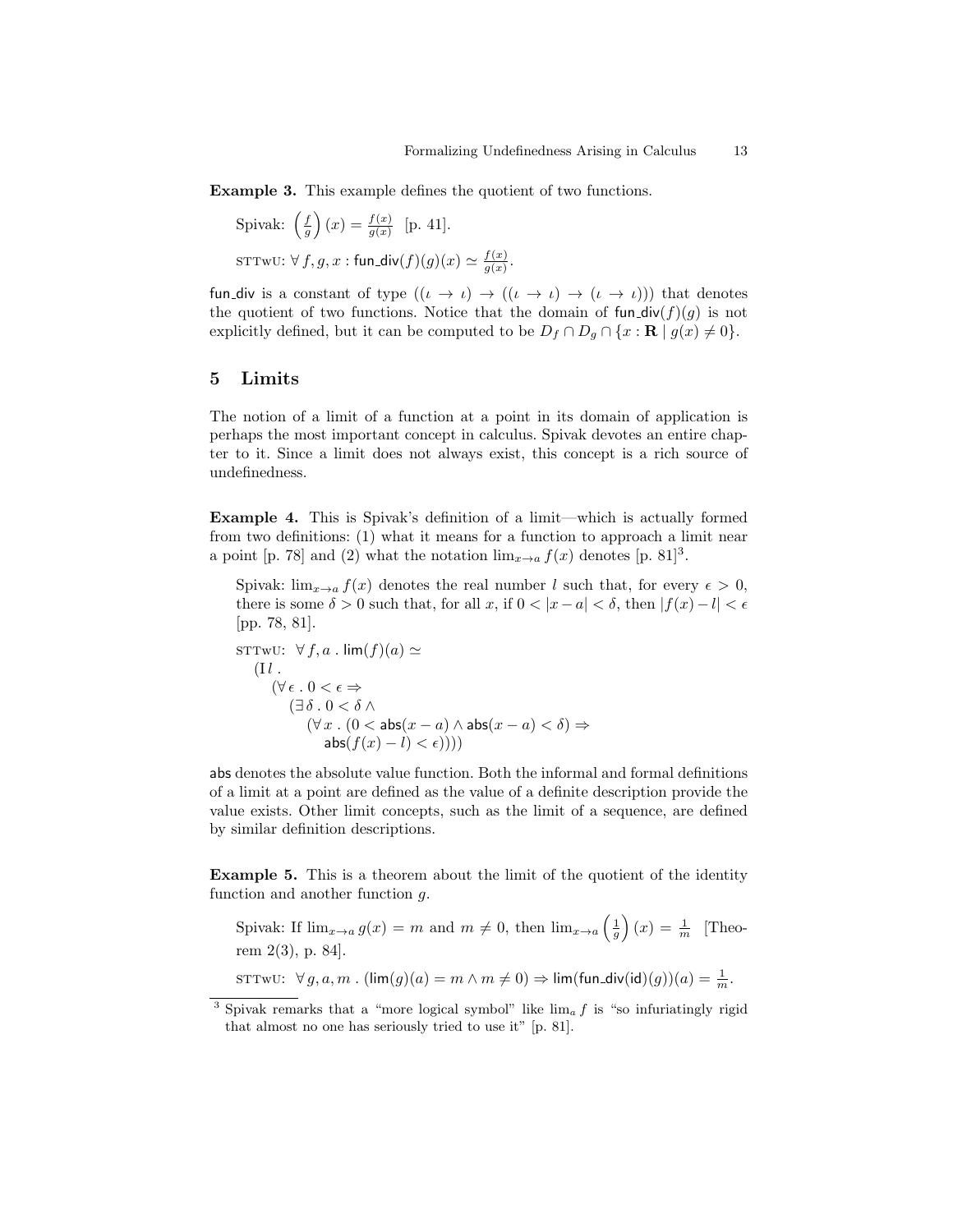id is  $\lambda x$ . x, the identity function. Notice that there is no explicit mention of the definedness of the limit of  $g$  at  $x$  in either Spivak's theorem or in its formalization in strtwu. This is because the hypothesis that the limit  $\lim(g)(a)$  equals m automatically implies that  $\lim(g)(a)$  is defined by the third principle of the traditional approach.

Example 6. This is the definition of the notion of a function being continuous at a point.

Spivak: The function f is continuous at a if  $\lim_{x\to a} f(x) = f(a)$  [p. 93].

 $STTWU: \forall f, a \cdot cont(f)(a) \Leftrightarrow lim(f)(a) = f(a).$ 

It is crucial to use equality = instead of quasi-equality  $\simeq$  because f is continuous at a only if  $\lim(f)(a)$  and  $f(a)$  are both defined and equal to each other.

### 6 Conclusion

In this paper we have presented strown, a version of simple type theory that directly formalizes the traditional approach to undefinedness. We have also formalized in STTwU several examples from Spivak's *Calculus* involving undefinedness. The formalizations are exceedingly faithful in form and meaning to how the examples are expressed by Spivak. Moreover, the conciseness that comes from Spivak's use of the traditional approach is fully preserved in the formalizations in strwu.

It is our recommendation that logics with undefinedness, such as  $STTwU$ , be considered as the logical basic for mechanized mathematics systems. They are much closer to mathematical practice with respect to undefinedness than standard logics, and as imps has demonstrated, they can be effectively implemented.

# 7 Acknowledgments

The author would like to thank Jacques Carette for many valuable discussions on formalizing undefinedness, partial functions, and countless other aspects of mathematics.

### References

- 1. P. B. Andrews. A reduction of the axioms for the theory of propositional types. Fundamenta Mathematicae, 52:345–350, 1963.
- 2. P. B. Andrews. An Introduction to Mathematical Logic and Type Theory: To Truth through Proof, Second Edition. Kluwer, 2002.
- 3. M. Beeson. Formalizing constructive mathematics: Why and how? In F. Richman, editor, Constructive Mathematics: Proceedings, New Mexico, 1980, volume 873 of Lecture Notes in Mathematics, pages 146–190. Springer, 1981.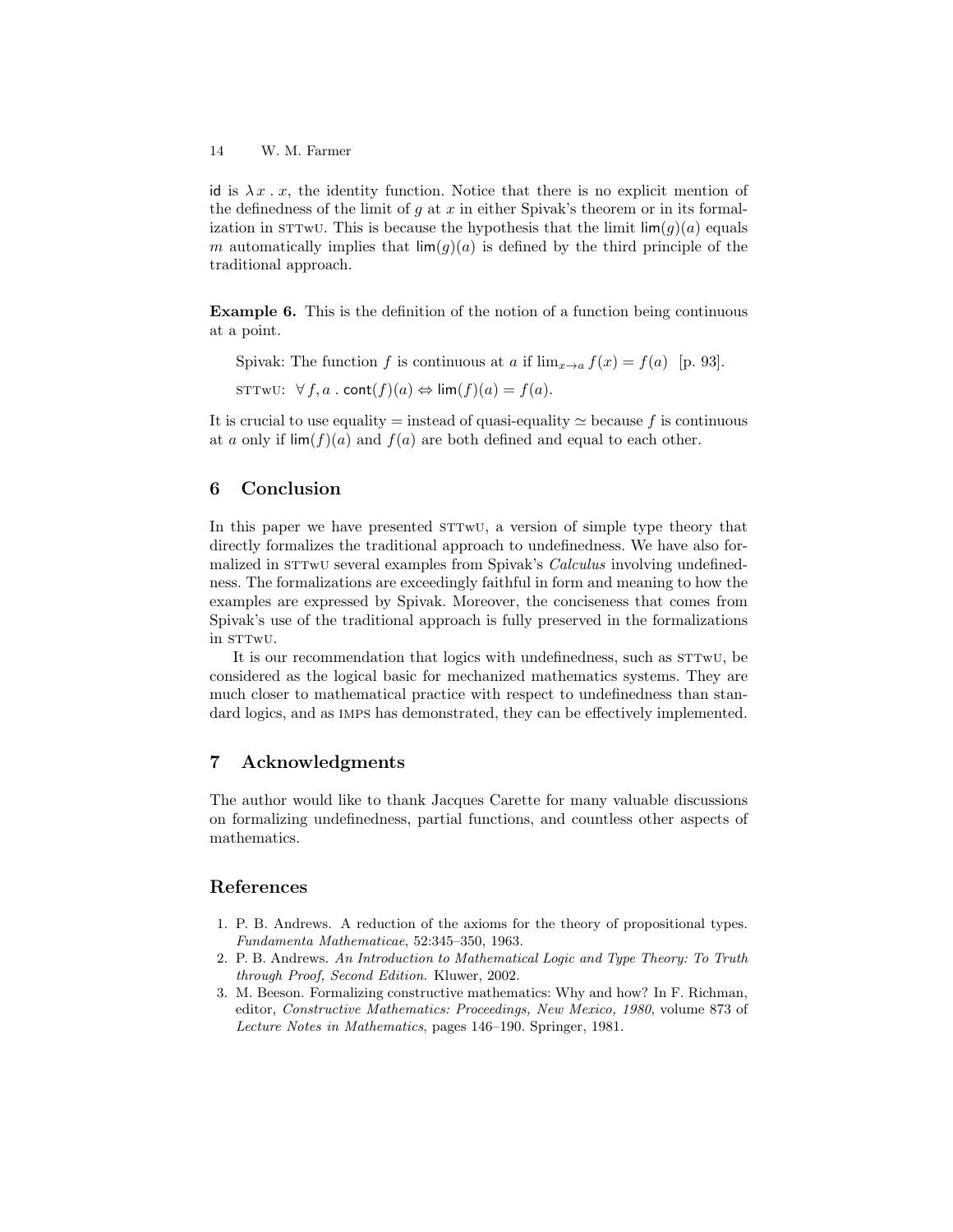- 4. M. J. Beeson. Foundations of Constructive Mathematics. Springer, Berlin, 1985.
- 5. T. Burge. Truth and Some Referential Devices. PhD thesis, Princeton University, 1971.
- 6. T. Burge. Truth and singular terms. In K. Lambert, editor, Philosophical Applications of Free Logic, pages 189–204. Oxford University Press, 1991.
- 7. A. Church. A formulation of the simple theory of types. Journal of Symbolic Logic, 5:56–68, 1940.
- 8. W. M. Farmer. A partial functions version of Church's simple theory of types. Journal of Symbolic Logic, 55:1269–91, 1990.
- W. M. Farmer. A simple type theory with partial functions and subtypes. Annals of Pure and Applied Logic, 64:211–240, 1993.
- 10. W. M. Farmer. Theory interpretation in simple type theory. In J. Heering, K. Meinke, B. Möller, and T. Nipkow, editors, *Higher-Order Algebra, Logic, and* Term Rewriting, volume 816 of Lecture Notes in Computer Science, pages 96–123. Springer, 1994.
- 11. W. M. Farmer. Reasoning about partial functions with the aid of a computer. Erkenntnis, 43:279–294, 1995.
- 12. W. M. Farmer. STMM: A Set Theory for Mechanized Mathematics. Journal of Automated Reasoning, 26:269–289, 2001.
- 13. W. M. Farmer. The seven virtues of simple type theory. SQRL Report No. 18, McMaster University, 2003. Revised 2006.
- 14. W. M. Farmer. A sound and complete proof system for STTwU. Technical Report No. CAS-04-01-WF, McMaster University, 2004.
- 15. W. M. Farmer and J. D. Guttman. A set theory with support for partial functions. Studia Logica, 66:59–78, 2000.
- 16. W. M. Farmer, J. D. Guttman, and F. J. Thayer. IMPS: An Interactive Mathematical Proof System. Journal of Automated Reasoning, 11:213–248, 1993.
- 17. W. M. Farmer, J. D. Guttman, and F. J. Thayer Fábrega. IMPS: An updated system description. In M. McRobbie and J. Slaney, editors, Automated Deduction-CADE-13, volume 1104 of Lecture Notes in Computer Science, pages 298–302. Springer, 1996.
- 18. S. Feferman. Polymorphic typed lambda-calculi in a type-free axiomatic framework. Contemporary Mathematics, 106:101–136, 1990.
- 19. M. Kerber and M. Kohlhase. A mechanization of strong Kleene logic for partial functions. In A. Bundy, editor, Automated Deduction—CADE-12, volume 814 of Lecture Notes in Computer Science, pages 371–385. Springer, 1994.
- 20. L. G. Monk. PDLM: A Proof Development Language for Mathematics. Technical Report M86-37, The MITRE Corporation, Bedford, Massachusetts, 1986.
- 21. O. M¨uller and K. Slind. Treating partiality in a logic of total functions. The Computer Journal, 40:640–652, 1997.
- 22. D. L. Parnas. Predicate logic for software engineering. IEEE Transactions on Software Engineering, 19:856–861, 1993.
- 23. R. Schock. Logics without Existence Assumptions. Almqvist & Wiksells, Stockholm, Sweden, 1968.
- 24. M. Spivak. Calculus. W. A. Benjamin, 1967.
- 25. A. Stump. Subset types and partial functions. In F. Baader, editor, Automated Deduction—CADE-19, volume 2741 of Lecture Notes in Computer Science, pages 151–165. Springer, 2003.
- 26. N. Tennant. Natural deduction for first order logic with identity, description, and restricted quantification. In Contributed Papers of the 5th International Congress of Logic, Methodology and Philosophy of Science. 1975.